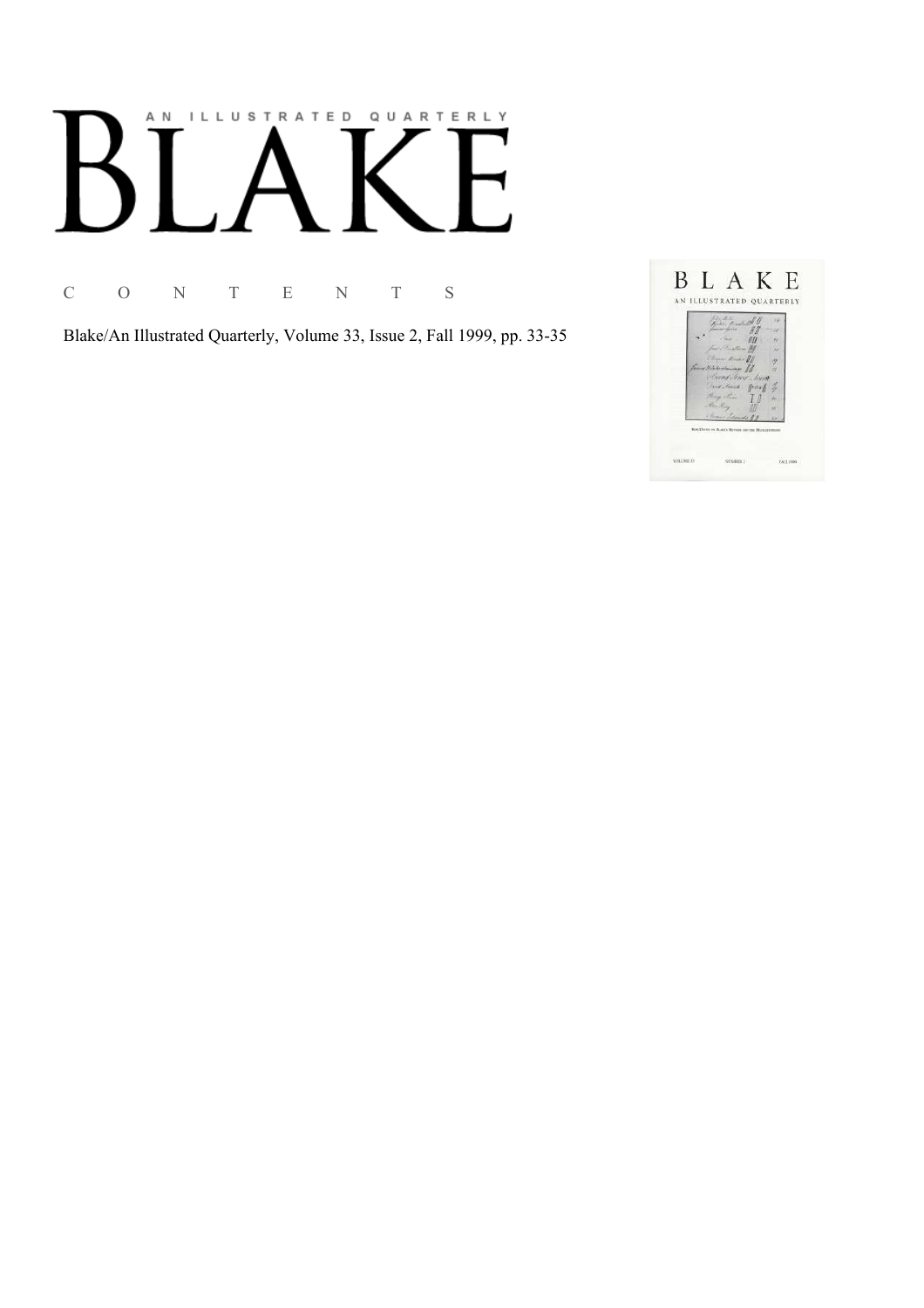# T.  $\mathbf{H}$

## AN ILLUSTRATED QUARTERLY

John Wells<br>Winter Marshall !!<br>Lamen Gites ...  $21/$  $\frac{1}{\sqrt{a}}$ James Donaldson HI  $21$ Phopsas Worder 01- $\frac{1}{2}$ Tames Blake Armilage 11.  $\overline{21}$ Bread Street South  $\frac{16}{7}$ David Parist - Morts 4 Henry Paine - I  $2c$ Peter Hing - III- $\mathcal{Z}I$ Thomas Edwards An  $30^{1}$ 

KERI DAVIES ON BLAKE'S MOTHER AND THE MUGGLETONIANS

**VOLUME 33** 

**NUMBER 2** 

**FALL 1999**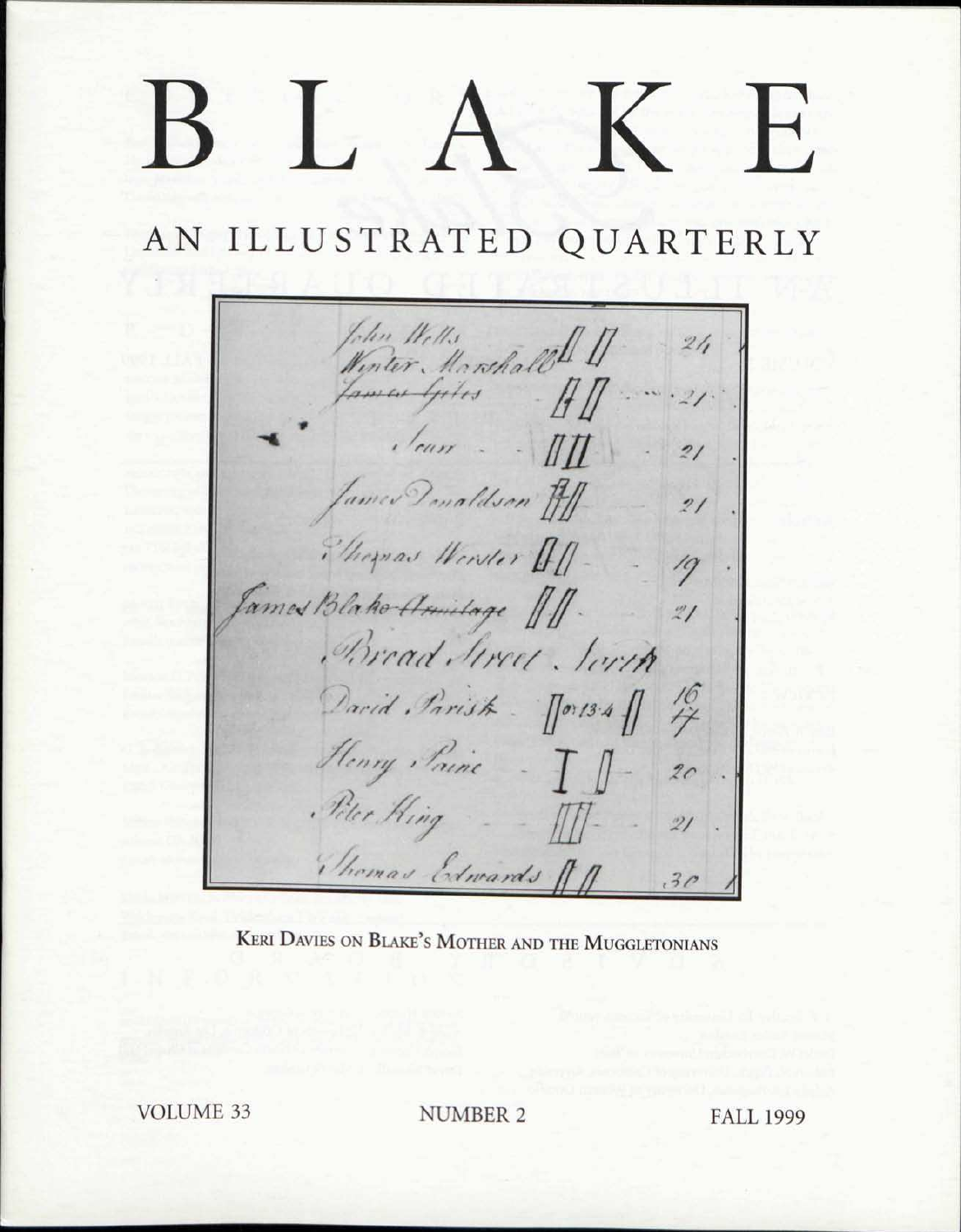

## AN ILLUSTRATED QUARTERLY

VOLUME 33 NUMBER 2 FALL 1999

#### C O N T E N T S

#### Article

William Blake's Mother: A New Identification *By Keri Davies 36* 

#### Review

John B. Pierce, *Flexible Design: Revisionary Poetics in Blake's* Vala *or* The Four Zoas *Reviewed by Thomas Vogler 50* 

### Newsletter

*Books Being Reviewed for* Blake, *Blake/An Illustrated Quarterly* News, Blake and Music, Blake Sightings, New Book on Stedman? and Updating Donald Fitch's *Blake Set to Music 63* 

## ADVISOR Y BOAR D

G. E. Bentley, Jr., University of Toronto, retired Martin Butlin, London Detlef W. Dorrbecker, University of Trier Robert N. Essick, University of California, Riverside Angela Esterhammer, University of Western Ontario Nelson Hilton, University of Georgia Anne K. Mellor, University of California, Los Angeles Joseph Viscomi, University of North Carolina at Chapel Hill David Worrall, St. Mary's College